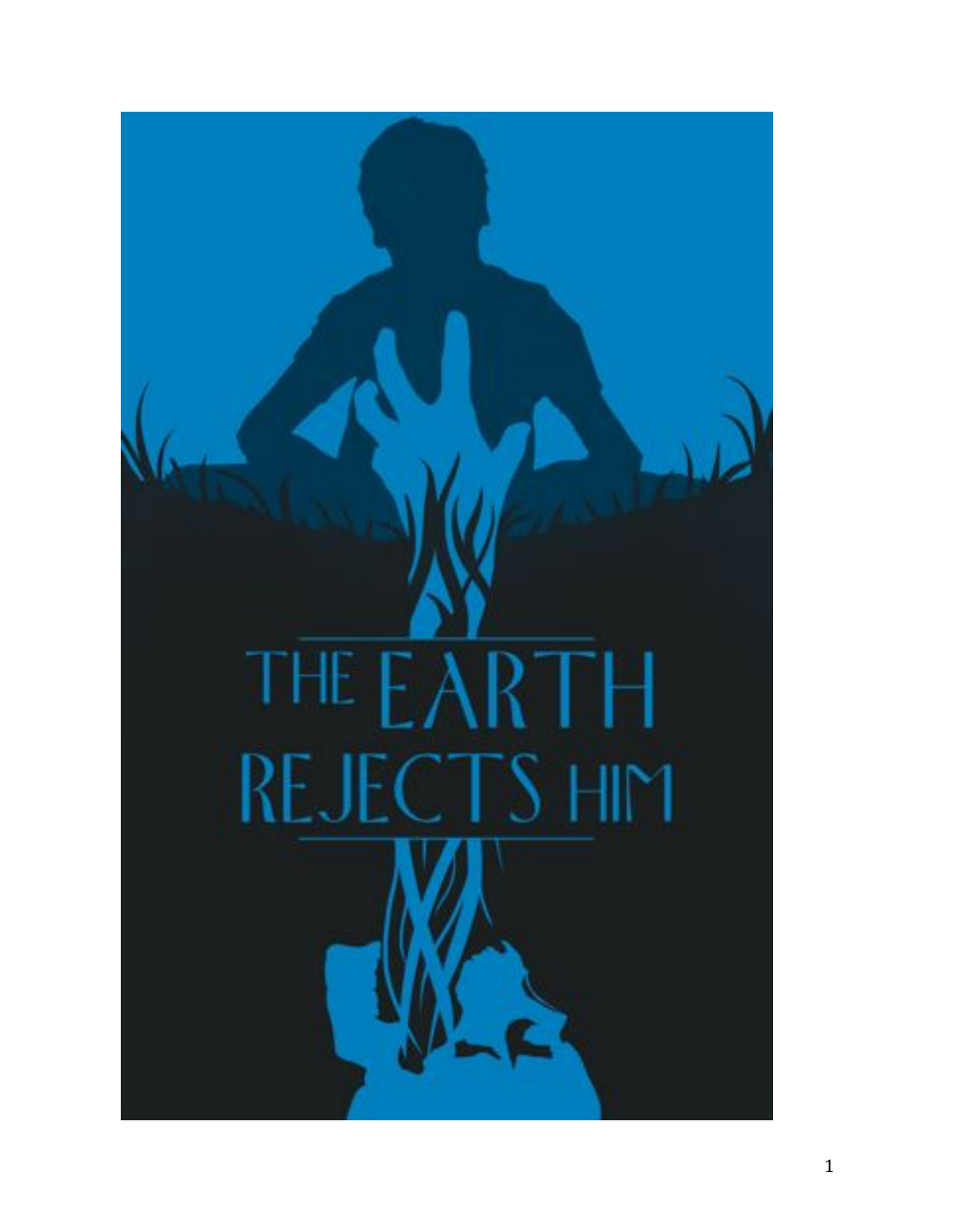



25 minutes | Horror | 2012

| <b>SYNOPSIS</b>      |  |
|----------------------|--|
| DIRECTOR'S STATEMENT |  |
| <b>CAST</b>          |  |
| <b>CREW</b>          |  |
| <b>FULL CREDITS</b>  |  |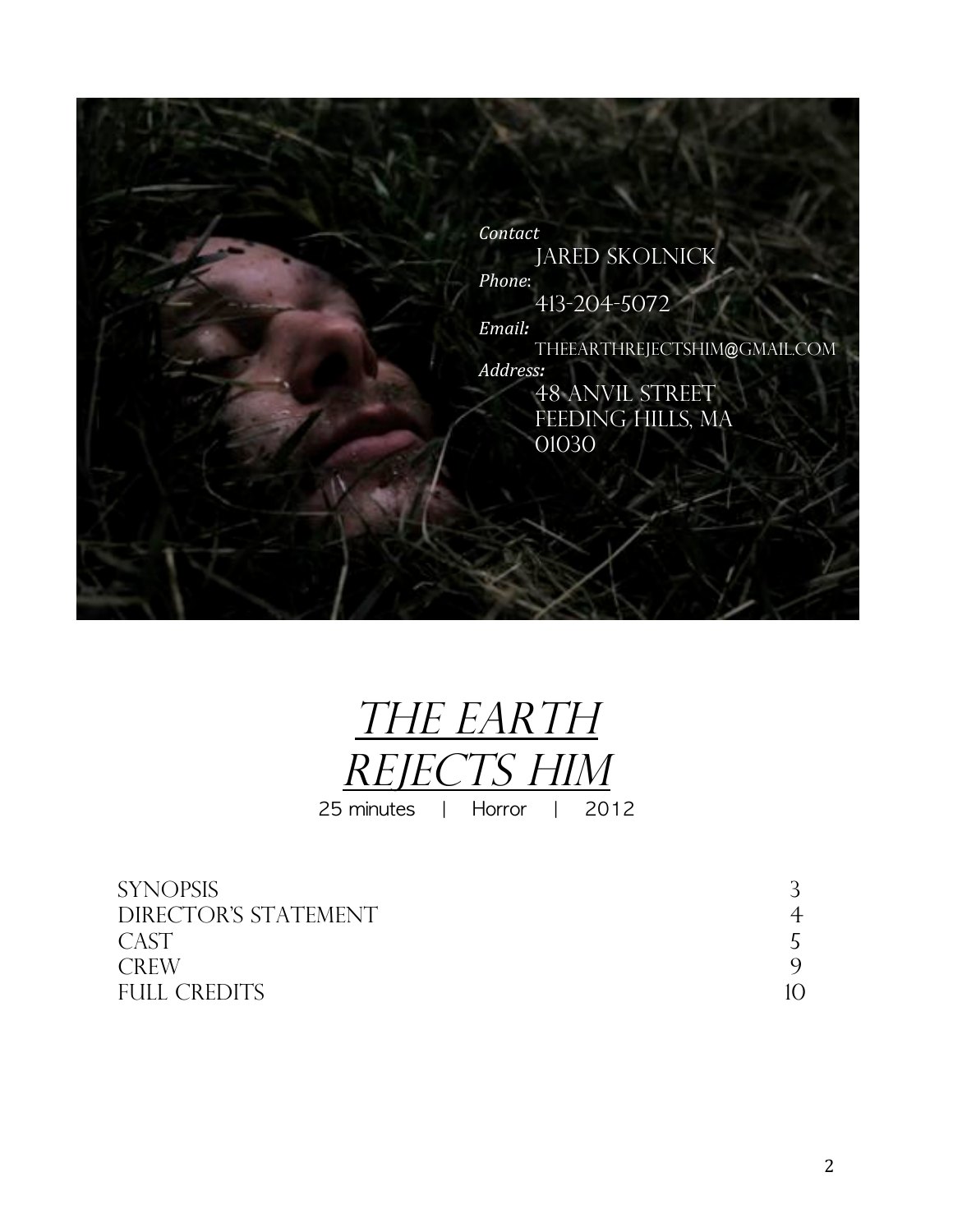

A young boy discovers a corpse while biking in the woods, and then faces unexpected and macabre consequences when he tries to bury it.

## LONG SYNOPSIS

 $THE$  Earth Rejects Him, an original horror story written by Jared Skolnick, is a haunting and surreal tale of a young boy who accidentally discovers a corpse while biking in the woods. In a moment of impulsiveness he steals a tooth from the body, and buries it in the ground. His return to the burial site reveals a development he never would have expected.

Influenced by the films of Werner Herzog, Terrence Malick and Guillermo del Toro, as well as the short stories of H.P. Lovecraft, this project promises to be a unique and terrifying experience, an elegant horror film about modern man's relationship with the unknowable powers found in nature.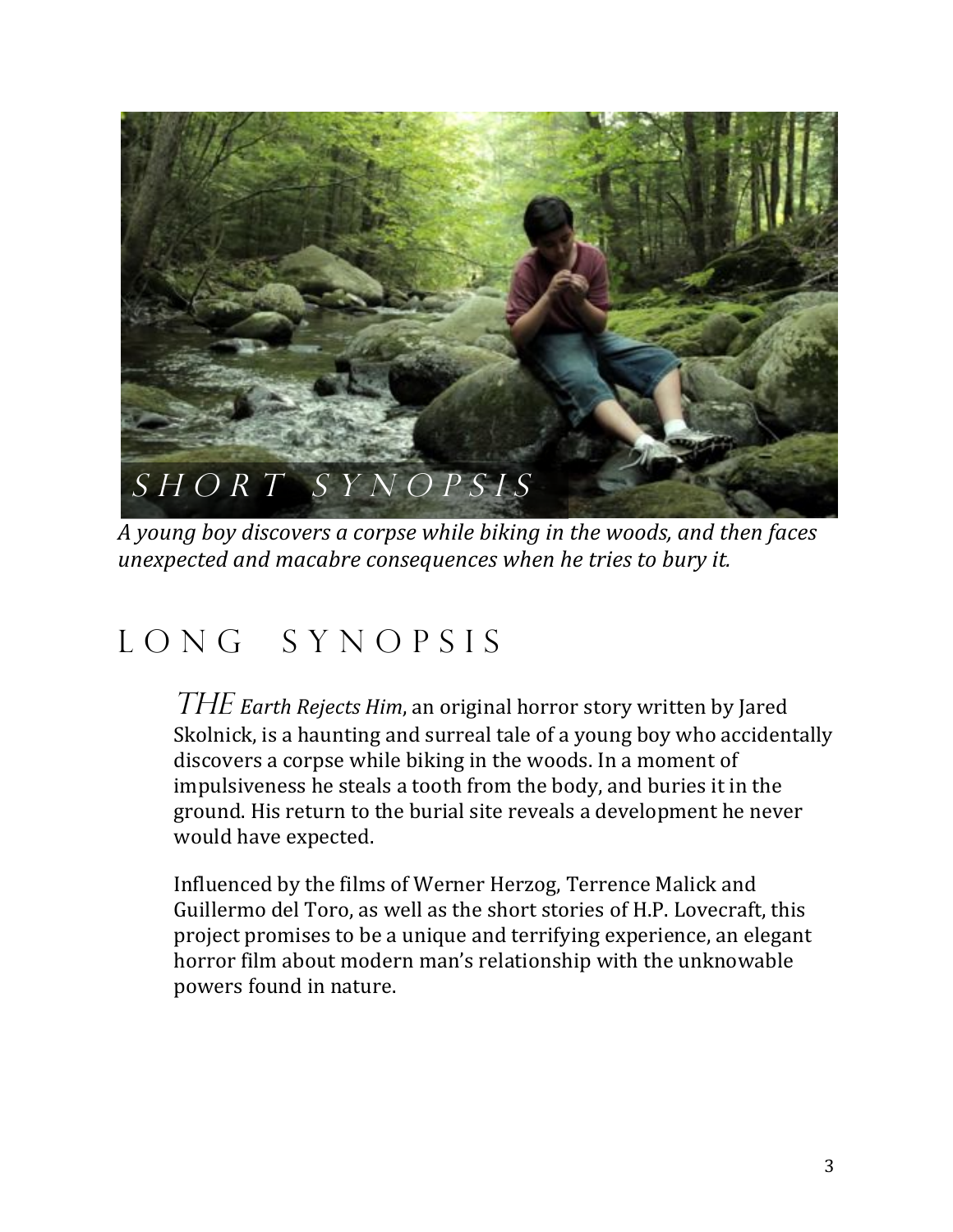

I am unabashedly a fan of horror films, but often I feel as if the genre has been driving itself into a rut lately, focusing on cheap jump scares and empty fan service instead of embracing its philosophical side. In my mind, the best horror stories were the ones that engage in uncomfortable truths, challenging or mocking the basic assumptions of how we behave in everyday life, reminding us of just how little we know in the grand scheme of things.

It may not seem that way, but we really haven't been here for very long. Even the longest human lifespan is a heartbeat compared to the vast, ancient world around us. Beautiful as nature may be, it is also unaccommodating to our own concerns, indifferent if not hostile to human well-being. What seems serene and peaceful from afar can look much different upon closer inspection.

The Earth Rejects Him is an attempt to create an atmosphere of dread in the serenity of the forest, in the calm of an open field. It's about how we filter the infinite complexities and unknowable mechanisms of the natural world through our own limited perspectives, and how the end of that pursuit won't always be flattering to the ego. It's a lot to chew on for a 25-minute movie, but hey, it's just horror, right?

> JARED SKOLNICK DIRECTOR/WRITER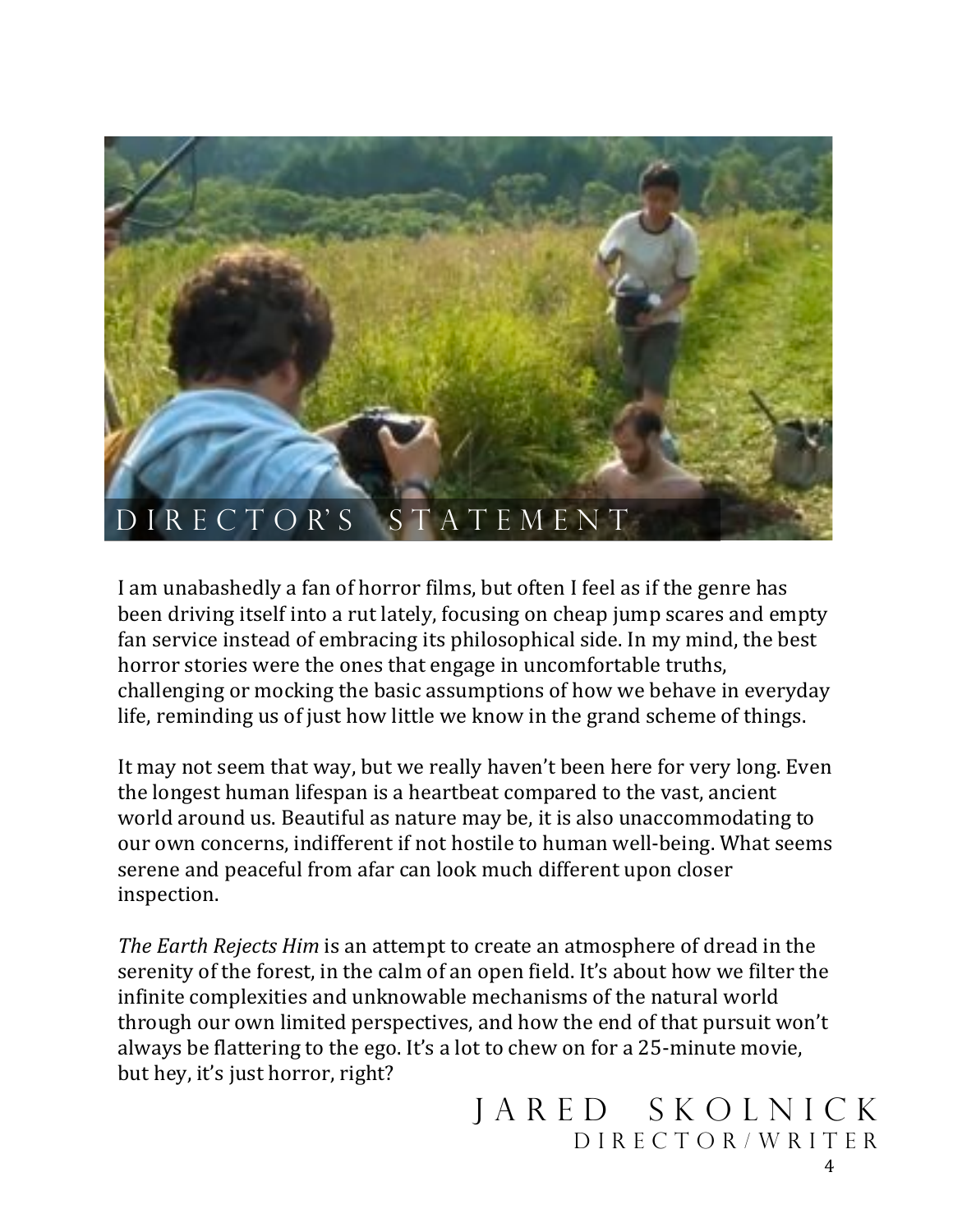# Cast Biographies



## **Ellis gage (ray)**

Ellis Gage is a Massachusetts native who has been working in theater and film in the Boston area and New York City for the past several vears. Since the age of five, Ellis has known that he wanted to be a performer. Though he has extensive experience in the theater and opera, Ellis is excited to begin exploring the world of film. Recently, Ellis played the role of Marty in an AEA staged reading of "Dani Girl" at the Cherry Lane Theater in NYC. The musical was conceived by Michael Kooman and Chris Dimond, 2010 recipients of the Jonathan Larson Award and directed by Scott Schwartz. He also worked with ten time Tony Award nominated director Graziella Danielle, when cast as James in the world premier of the Benj Pasek & Justin Paul musical "James and the Giant Peach" at Goodspeed Opera House in Connecticut.

He has performed principal and feature roles in numerous musicals and operas including King and I (opposite Lorenzo Lamas), Secret Garden, Annie Get Your Gun, Beauty and the Beast, Les Miserables, Pinocchio, Into the Woods, Cinderella, and Once Upon A Mattress, H.M.S. Pinafore, Pirates of Penzance, Marriage of Figaro and Fairy Queen. Ellis has also been a featured soloist at the legendary Apollo Theater in Harlem, NY and was selected by the US Tennis Association to sing "America the Beautiful" at Arthur Ashe Stadium at the quarterfinals of the 2011 US Open. He is a proud member of the Broadway Youth Ensemble.



### **Colin Allen (man)**

Colin was born in Weymouth, Massachusetts, and has lived most of his life in the small town of Shelburne. He began acting at a young age, making videos with his brothers and his father's camcorder. He has acted in several stage performances, as well as short videos and student and independent films. He has worked several odd jobs, from whitewater raft guiding to land surveying to managing an elementary afterschool program in order to fund his acting career. Aside from acting, Colin enjoys playing music and singing. He plays guitar, bass, and other random stringed instruments. In January 2010, he became a father when his beautiful daughter, Charlotte, was born.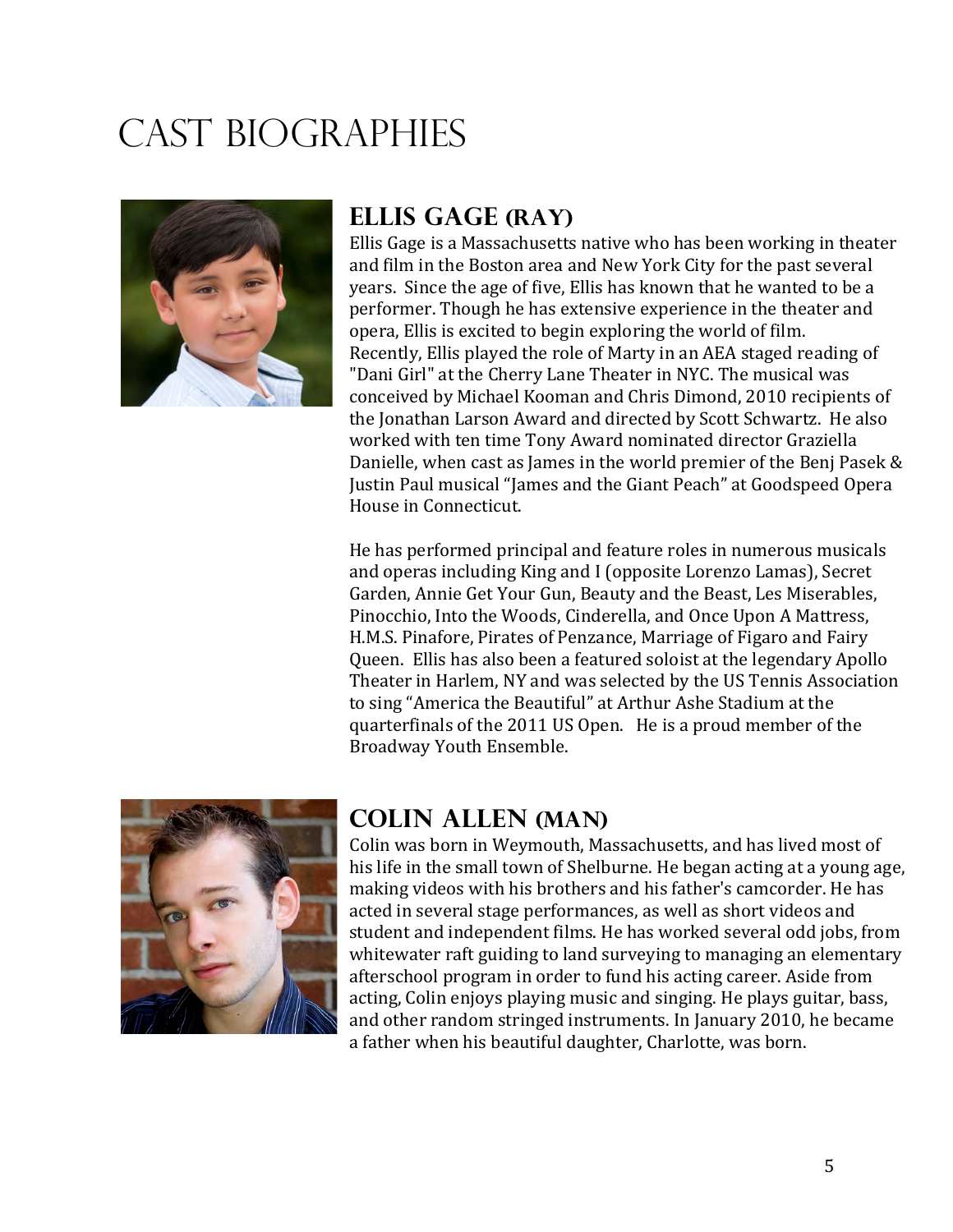# Cast Biographies



### **Jacob Moon (reggie)**

Jacob has completed 33 films, many of them college and independent films. He has completed five voiceover projects, which were produced in Massachusetts, New York and New Jersey. Jacob completed a BI's Wholesale commercial during the summer. He has done six Theater productions, one of which was a production at Assumption College. He has been involved in several Internet projects, including some for CollegeHumor.com. Jacob has also, been involved in a production of a TV Pilot Produced by Kevin Bright. He has been in a production of two music videos, which were produced in NYC and MA. Jacob was involved in the on and off camera production of the TV show Young Views/Real News, which was taped in Worcester, MA. Jacob is currently involved with a vocal coach for lessons to diversify his career with singing.



### **Rj ramos (daryl)**

RJ Ramos has been film acting for two years. He has worked in many student and independent films as well as played an extra in the feature films Knight and Day and Grown Ups. He is in eighth grade and currently cast in his schools production of Dude, Do You Hear What I Hear. He is also involved in Chess Club and Robotics at his school. RJ gives back to his community by volunteering at the After School Program as a mentor for younger boys. He plans to attend Monty Tech Vocational School in the fall and to pursue acting in his bright future.



### **Chris shanahan (ray's father)**

Christopher Shanahan started acting professionally while he was still in high school. He graduated with a BFA in acting from Boston University's School for the Arts. Chris has been a past company member with the Seattle Shakespeare Festival and the Chicago Shakespeare Ensemble. He has appeared in television, film and on stage most recently finishing a very enjoyable run as "Hi-Pockets" Duncan" in The Buddy Holly Story. Chris can also often be seen and heard singing songs about Star Trek with his daughter and their band 'Shuttlecraft'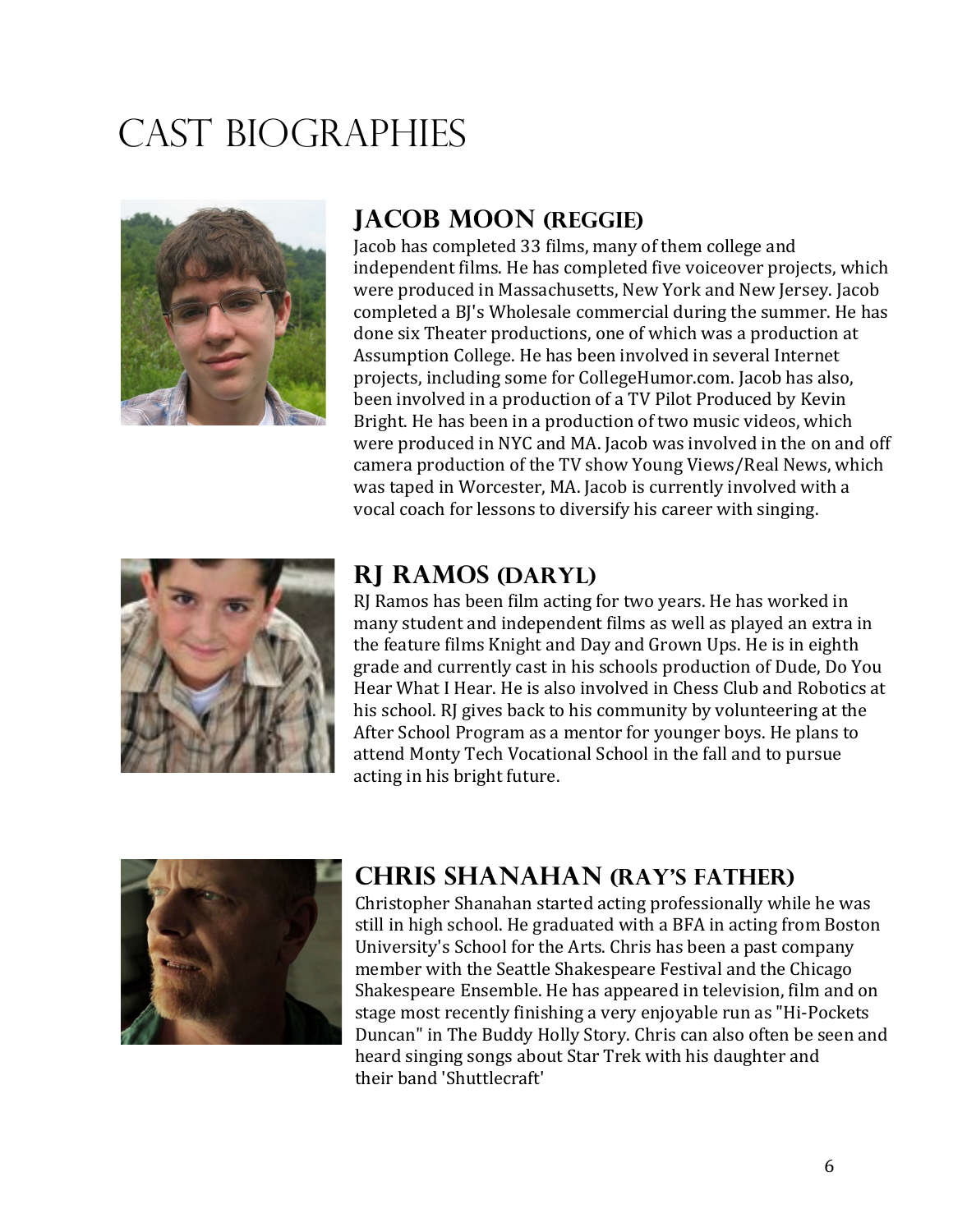# **CAST BIOGRAPHIES**



## **CATHRYN SHANNON (RAY'S MOTHER)**

Cathryn Shannon attended The Greater Hartford Academy of Performing Arts and has been a member of The Valley Repertory Company since 1989. She lives in MA with her husband of 14 years and 3 children.



### **KT BALDASSARO (CREATURE)**

You may know Kt from her independent film work, modeling career, knitting shop, or high school. Maybe you met her at the bank once; all you need to know is her simple goal: to somehow combine her love of zombies with her love of yarn in a way that no one gets hurt. You can find her work at her website, www.zombie-hunter.com



## **SAM VANIVRAY (CREATURE)**

Sam is an actor living in Cambridge MA. He was born in New Hampshire, where he acted in, wrote, and directed several films in high school. He has a BS from Northeastern University; his day job involves designing robots.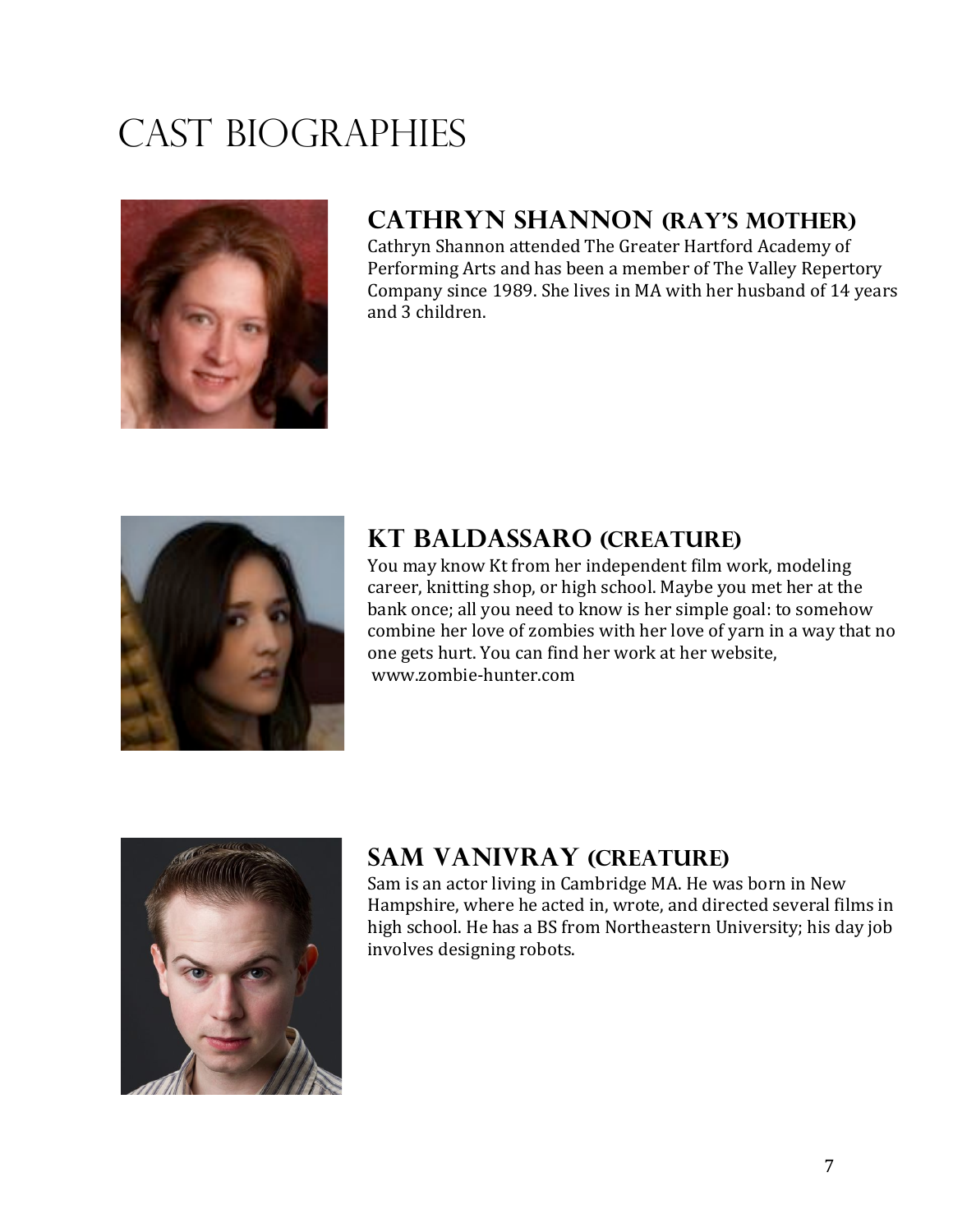# **CAST BIOGRAPHIES**



### **MORGAN HOYLE-COMBS (CREATURE)**

Hey, you're reading Morgan's bio. That means you're interested! And vou love him! But in all seriousness, Morgan is a graduate of PVPA (Pioneer Valley Performing Arts), Greenfield Community College with an Associates in Photography and Media Art and has performed in community productions such as Annie, The Sound of Music, London Suite, Cabaret and The Taming of the Shrew. In his free time, he goes out to shoot freelance minimalistic landscapes and objects, watches dozens of surreal, art house films, saves money for cameras, film and his own business and writes the most unusual confusing sentences that puts people in a "confuzzled" state. He hopes to become a stop-motion animator incorporating a large variety of different format photo and movie cameras.\* \*He's pretty sure this is the tip of the iceberg



### **EMILY O'DONNELL (CREATURE)**

Emily was born and raised in and around Northampton, MA and attended PVPA (Pioneer Valley Performing Arts Charter Public High School). With a concentration in visual arts, she still helped out on set for a movie in 2007, and highly enjoyed her time with the cast and crew of this movie and the experience it gave her. She enjoys reading and writing and hopes to be an author someday.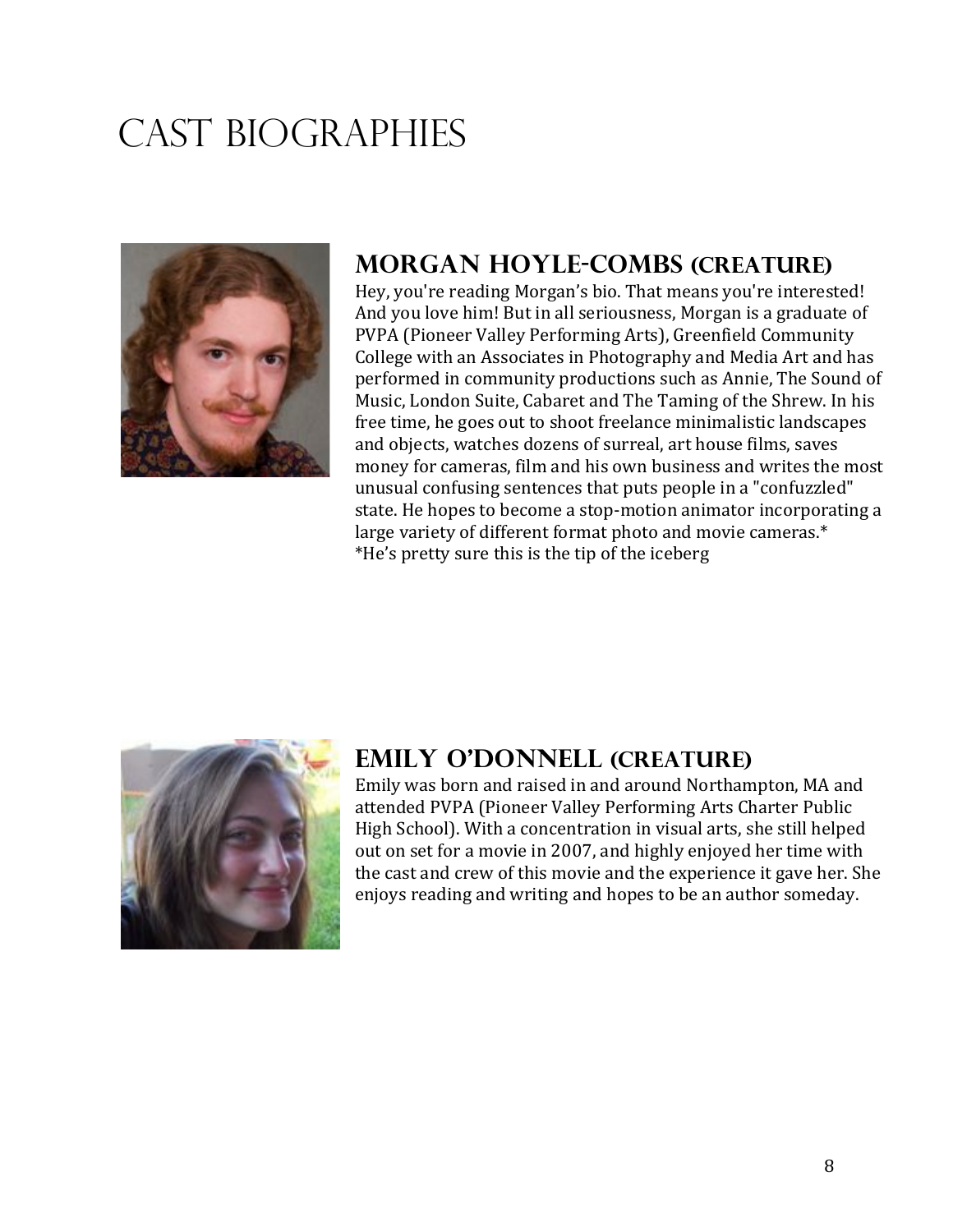## FILMMAKERS' BIOGRAPHIES

#### **JARED SKOLNICK (DIRECTOR, WRITER, CINEMATOGRAPHER,** EDITOR)

Jared Skolnick was born in Feeding Hills, MA where he developed a love of film and filmmaking from early childhood, poring over books on famous directors while the other kids were playing soccer. He attended the Williston Northampton High School, and his efforts as a senior created a film program in the curriculum that is growing to this day. He has recently graduated from Fairfield University, where he completed his thesis film, The Music of Erich Zann. To date, the film has screened in 16 international film festivals, winning awards in the process. He wishes to have others feel the joy and love that he has for the movies.

### **ROBERT SAVAGE (PRODUCER)**

'In it for the love of Rock n' Roll', a stolen quote by a forgotten author, is the line that Robert uses to convey the reason why he uses all of his valuable vacation time on projects. Cofounder of Dead Henchmen Productions, Robert strives to be involved in as many locally made productions as he can because it's all so much 'fun'.

Robert received his schooling in Audio and Visual Production at Holyoke Community College and the Connecticut School of Broadcasting where he discovered he had a face for radio. Robert's goal in any of these adventures is to entertain. As long as someone somewhere was entertained then it was worth doing.

#### **ALEXANDER KRAKOWER (SOUND DESIGN)**

Alex Krakower currently lives in Amherst, MA. He is a recent graduate of Wesleyan University where he studied Government. Alex has always had a strong interest in film and has worked in various capacities on a number of short films, and is looking forward to the release of the feature he worked on, Beasts of the Southern Wild, in 2012. Alex has had a great time working and reconnecting with Jared on this film and looks forward to further collaboration with him in the future.

#### **ALEX SQUIERS (MAKEUP EFFECTS)**

Alex is from Enfield, CT and started dabbling in makeup while working in a Halloween retail store. He is now a 10-year Make Up Artist veteran for Six Flags New England's Halloween and FrightFest attractions. Being self-taught and also learning from peers and those around him has led to work on two local feature length films, and a six-part web series. The Earth Rejects Him was a welcome and exciting challenge.

#### **TIMOTHY BALLAN (ORIGINAL SCORE)**

Timothy Ballan, was born in Springfield, Massachusetts and graduated from East Longmeadow High School in 2003. He is currently pursuing a degree in philosophy from the University of Massachusetts while working as a piano teacher and youth counselor. In his free time, he writes and publishes neoclassical music, poetry, philosophical essays, and stories of different natures. He currently resides in Northampton, Massachusetts.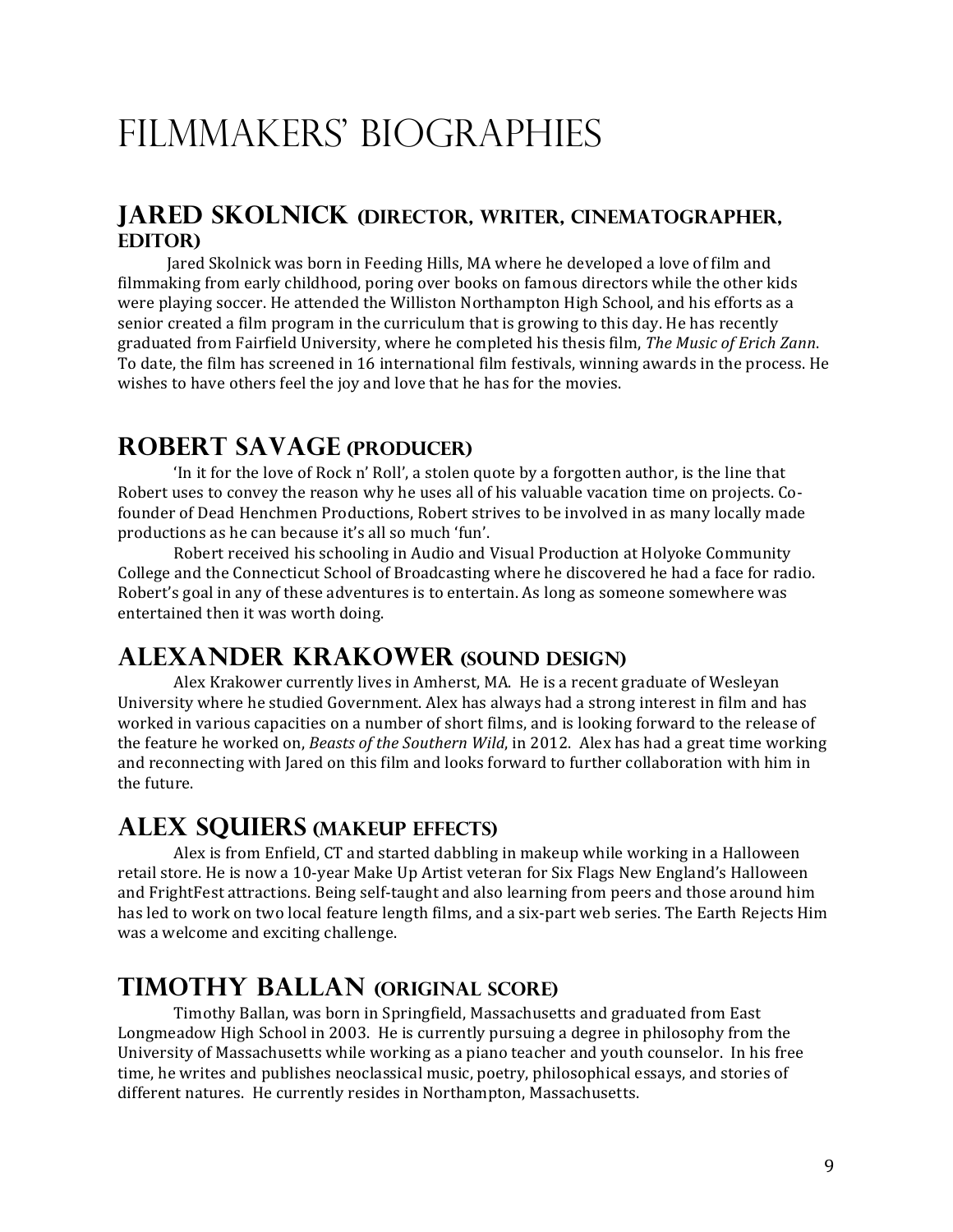## FULL CAST AND CREW

| PRODUCERROBERT SAVAGE         |
|-------------------------------|
| CINEMATOGRAPHERJARED SKOLNICK |
| SOUND DESIGNALEX KRAKOWER     |
| MAKEUP DESIGNALEX SQUIERS     |
| ORIGINAL SCORETIMOTHY BALLAN  |
|                               |
| PA/BOOM OPEMILY O'DONNELL     |
| MAKEUP ARTISTMELISSA WASSELL  |
|                               |
|                               |
|                               |
|                               |
|                               |
|                               |

|                    | PRODUCERROBERT SAVAGE                  |
|--------------------|----------------------------------------|
| RJ RAMOS           | CINEMATOGRAPHERJARED SKOLNICK          |
|                    | SOUND DESIGNALEX KRAKOWER              |
| . CHRIS SHANAHAN   | MAKEUP DESIGNALEX SQUIERS              |
| RCATHRYN SHANNON   | ORIGINAL SCORETIMOTHY BALLAN           |
|                    |                                        |
|                    | SAM VANIVRAY PA/BOOM OPEMILY O'DONNELL |
| MORGAN HOYLE-COMBS | MAKEUP ARTISTMELISSA WASSELL           |
|                    |                                        |